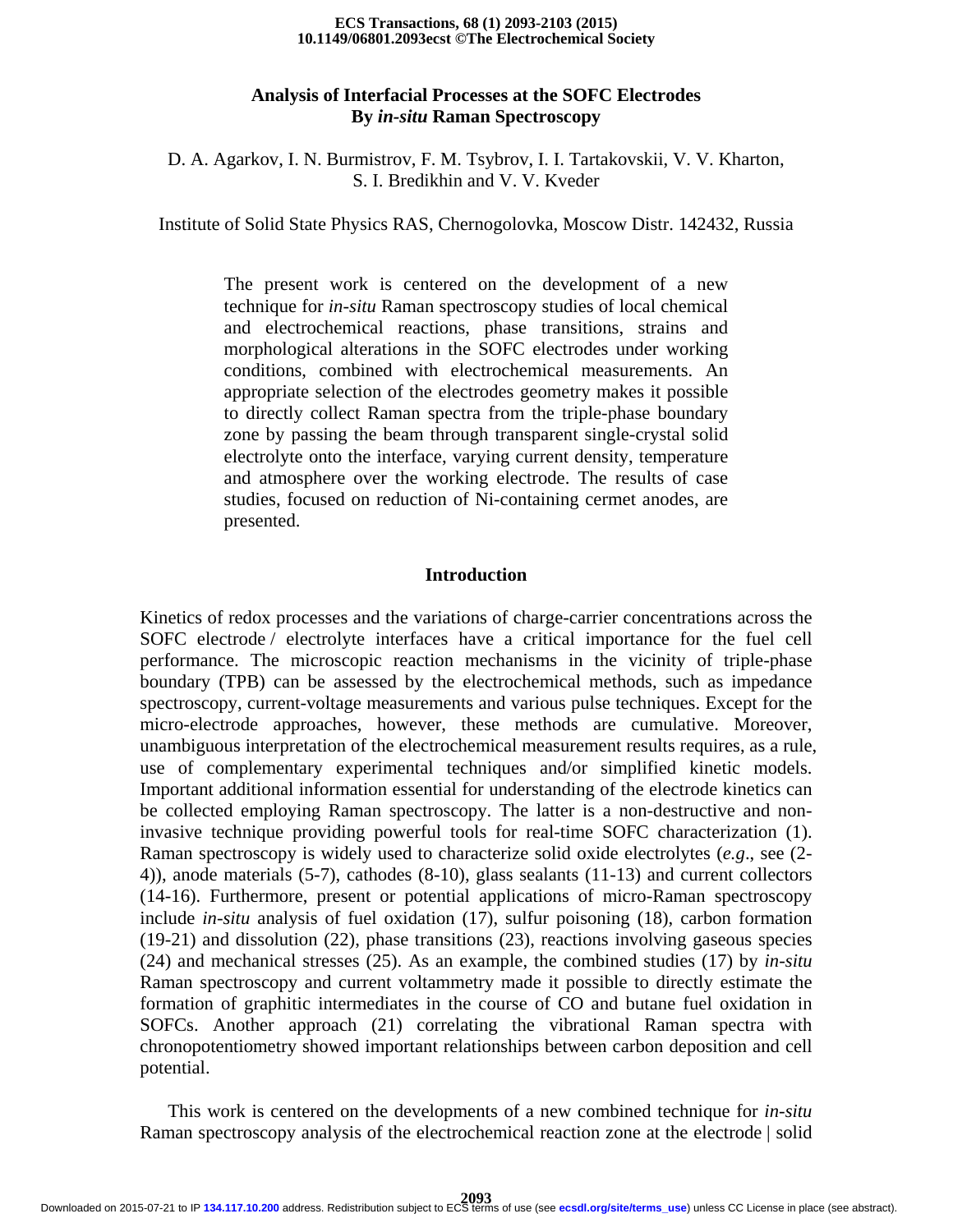oxide electrolyte interface. For most approaches known in the literature (*e.g*., (17-25)), the Raman spectra are mainly related to the outer boundaries of model electrochemical cells, primarily to the electrode surface, a result of low penetration depth of the excitation radiation. However, the performance-governing interfacial zones of the electrode systems, where change of carrier type takes place, cannot be achieved viewing the surface and edge areas. In the present work, this problem was solved by employing optically transparent, single-crystal membranes made of 10 mol.%  $Sc_2O_3$  and 1% mol.%  $Y_2O_3$ stabilized zirconia (10Sc1YSZ). In order to provide simultaneous Raman and electrochemical measurements of the model cell placed under SOFC operation conditions, a special controlled-atmosphere chamber was elaborated and tested. An appropriate selection of the electrodes geometry makes it possible to directly collect Raman spectra from the triple-phase (TPB) zone, passing the beam through single-crystal solid electrolyte onto the electrode | electrolyte interface polarized under given external conditions. The case studies using this approach were focused on the redox kinetics of standard Ni-containing cermet anodes.

# **Experimental**

### Electrochemical Cell Geometry

 The developments of combined experimental setup described in this report were aimed at providing *in situ* Raman spectroscopy analysis of the interface between working electrode (WE) and solid electrolyte (SE) membrane, optically transparent in visible light, as a function of current density, atmosphere and temperature. The WE (anode in the present case) had a standard circular shape. The counter electrode (CE) should provide an optically transparent zone enabling the laser excitation to reach the WE | SE interface. In this work, a radially symmetric CE (Fig.1) was selected. In order to provide minimum local deviations in the current density distribution, the size of the central hole was chosen minimum enabling passing the laser beam. When necessary, the selected geometry makes it possible to introduce an additional reference electrode, which should be preferably located at the SE edge.



Figure 1. Electrochemical cell geometry: (a), standard SOFC; (b), electrode configuration for the studies of the solid electrolyte | anode interface tested in this work.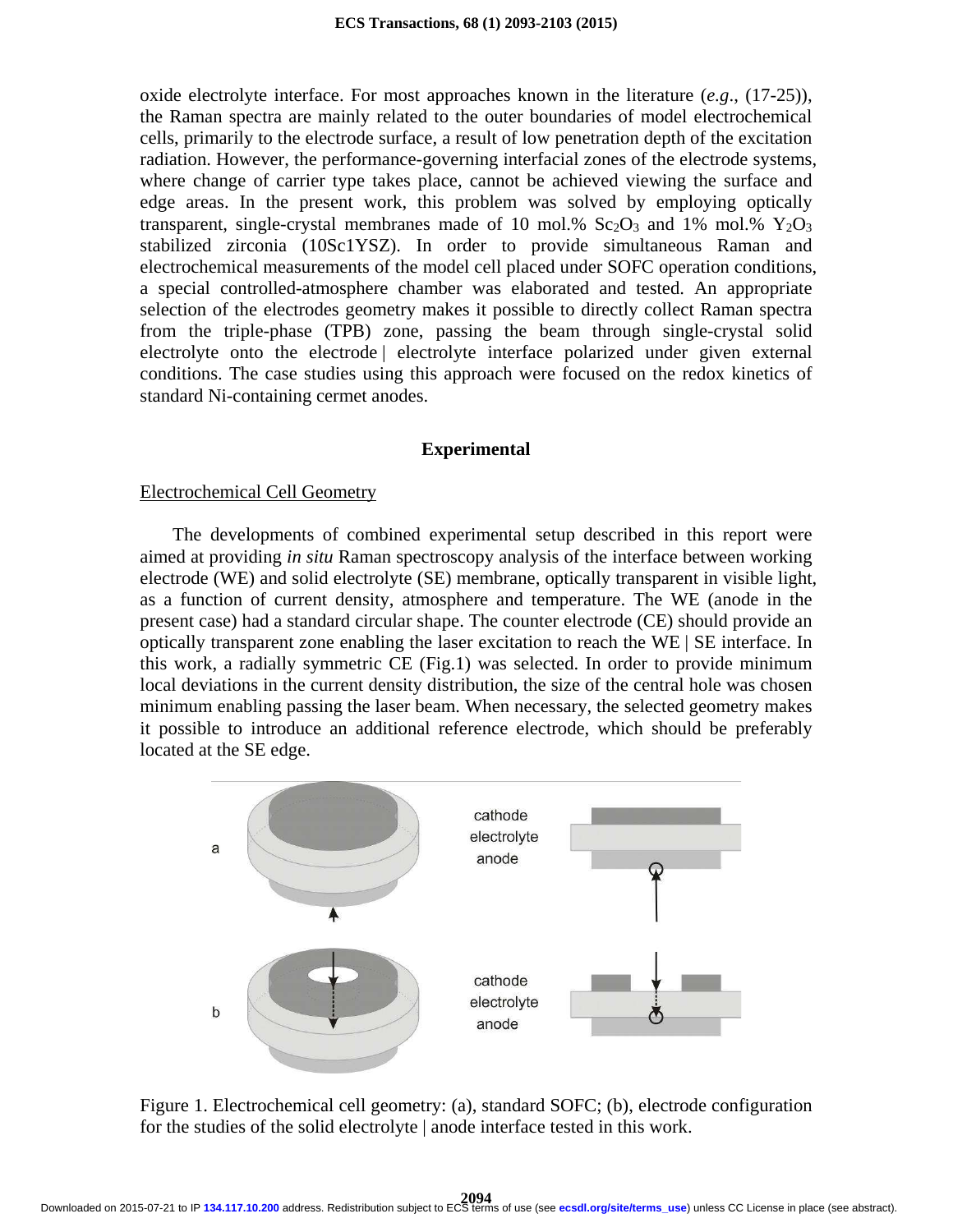#### Single-Crystal Electrolyte Membranes

The transparent single crystals of cubic zirconia stabilized by 10 mol.%  $Sc_2O_3$  and 1 mol.%  $Y_2O_3$  (10Sc1YSZ) were grown employing direct melt crystallization technique in a cold crucible at the Institute of General Physics RAS (26,27). The electrical properties of these crystals were reported elsewhere (28). In particular, at 850°C the ionic conductivity of 10Sc1YSZ is higher than 0.12 S/cm (28), which ensures a high performance of planar solid electrolyte membranes. The crystals were cut by a diamond saw into discs (diameter of 21 mm), then thinned down to 250 and 500  $\mu$ m.

One single-crystal disk was used to estimate the effects of polishing. At each side of the disk, a half of the surface was polished; these half-circles were perpendicular to one another (inset in Fig.2) in order to provide 4 possible combinations of polished and unpolished surfaces. Then a layer of NiO-based composite was deposited onto the anodeside surface and sintered under standard conditions used for the anode fabrication, as described below. The Raman spectra of the anode | electrolyte interface (Fig.2) were collected in the 4 zones of this sample using the same regime of the optical system, at room temperature. For the membrane quarter with two unpolished surfaces, the characteristic peaks of NiO are invisible. A similar situation, namely poor resolution of the 2P peak  $(\sim 1150 \text{ cm}^{-1})$ , is observed when the anode size surface of the solid electrolyte crystal was only polished (Fig.2a). The characteristic bands (1150 cm<sup>-1</sup> and 1460 cm<sup>-1</sup>) can be clearly distinguished in the Raman spectra when either both surfaces or cathodesize surface were polished. At the same time, SEM analysis of the porous electrode layers deposited onto polished and unpolished zirconia surfaces, showed that latter provides a substantially better adhesion of the electrode. Consequently, only the cathode (CE) side surfaces of the single-crystal membranes were polished for the model cell fabrication.



Figure 2. Comparison of the Raman spectra collected for 4 different combinations of the SE membrane polished surfaces: (a), polished anode-side surface; (b), two unpolished surfaces; (c), two polished surfaces; (d), polished cathode-side surface.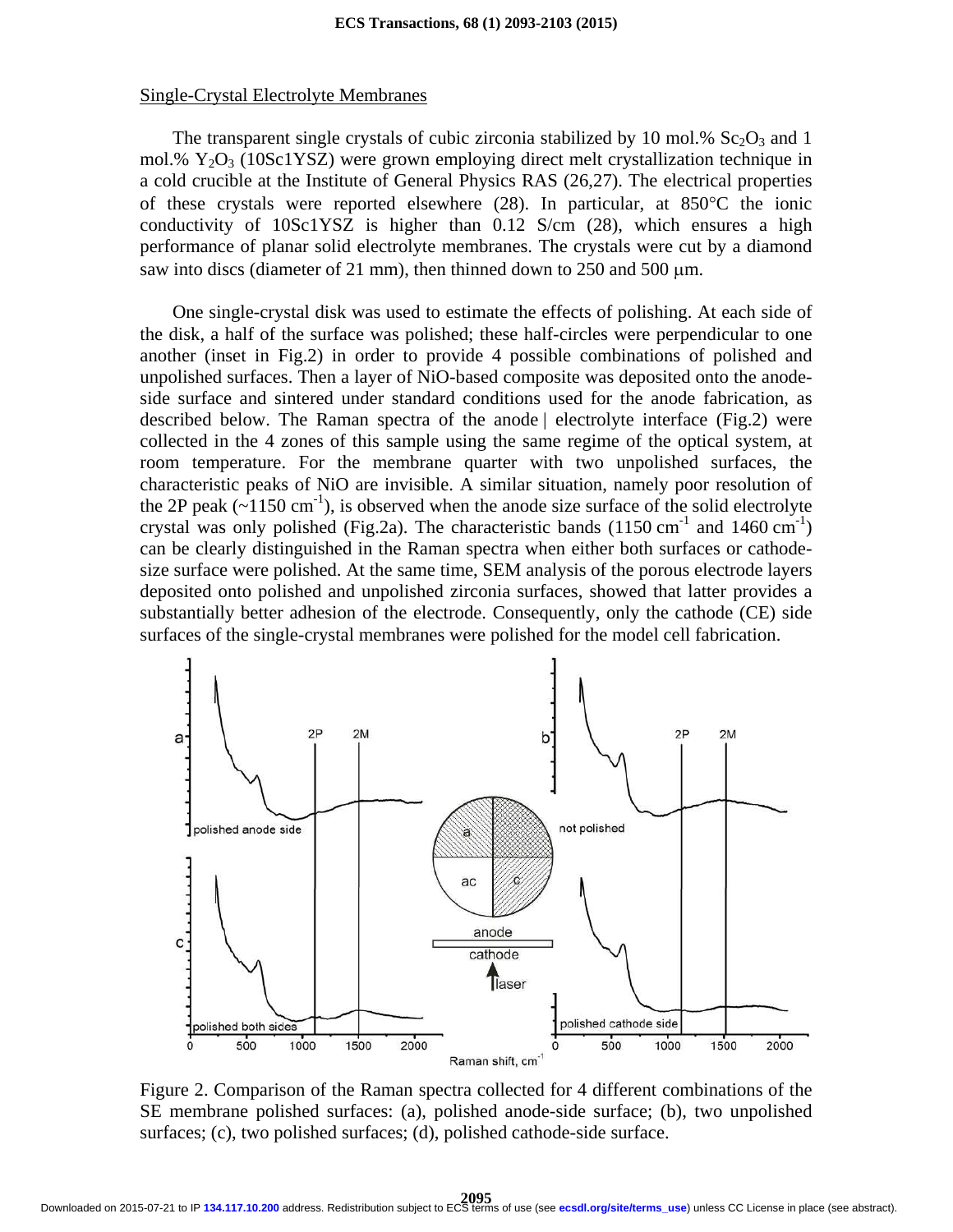#### Electrode Deposition

 Both anode and cathode of the model cells comprised two layers: functional and current-collecting. The electrode architecture and fabrication conditions, described below, were selected on the basis of previous results (30). The functional anode layer, which is directly deposited onto the SE membrane, was prepared from submicron NiO (Sigma Aldrich, USA) pre-annealed in air at 700°C for 2 h. A mixture of NiO (40 wt.%) and 10 mol.%  $Sc_2O_3 + 1$  mol.%  $CeO_2$  stabilized zirconia (10Sc1CeSZ, DKKK, Japan, 60 wt.%) was ball-milled for 1 h, followed by annealing at 500°C for 3 h.

The current-collecting layer of the anode, which should have a high electronic conductivity in combination with high porosity, was prepared from the same starting powders mixed in the weight ratio 60:40. An addition of pore-forming agent, 10 wt.% rice starch (Amidon Royal de Riz, Belgium) was also introduced in this mixture prior to ball-milling.

Submicron powder of  $(La_{0.8}Sr_{0.2})_{0.95}MnO_3$  (LSM) used for the cathode was prepared via citrate synthesis route (29), with final annealing in air at 1100°C for 5 h. The functional cathode layer consisted of 60 wt.% LSM and 40 wt.% 10Sc1CeSZ. The current-collecting layer of the cathode was made of pure LSM.

All the powders were ball-milled in a mixture of toluene, butanol and diethyl adipate (69/29/2 vol.%.) in the presence of 3 wt.% diaminopropane. In order to prepare pastes for screen-printing, the powders were mixed with Heraeus V-006A thinner (Germany) in a planetary mixer (Thinky, USA); the powder to thinner mass ratio was 1:0.5 for both anode pastes, 1:0.8 for the cathode functional layer and 1:1 for the cathode currentcollecting layer. The pastes were deposited onto the single-crystal membrane using an Ekra Mat S-45 screen printer (Germany), with drying of each layer at 130°C. The anode was sintered in air at 1250°C for 3 h; its reduction was performed in the course of Raman measurements. The cathode layer was finally annealed in air at 1100°C for 4 h.

## Characterization of Materials and Electrochemical Cells

 All the electrode materials were examined by X-ray diffraction (XRD), thermogravimetric analysis (TGA), and scanning and transmission electron microscopy (SEM/TEM) coupled with energy-dispersive spectroscopic analysis (EDS). XRD and TGA studies were performed using Siemens D-500-Braun and Setaram Setsys EVO 16/18 instruments, respectively. SEM/EDS analyses were carried out using Supra 50-VP microscope (Oxford, UK). A Jeol JEM 100 CX-II instrument (Japan) was employed for TEM.

### **Results and Discussion**

### NiO Powder and Porous Layers

XRD showed that NiO used for the case studies is single-phase. No cation impurities were found by EDS within the detection limits. According to TGA and TEM analyses, however, the as-received NiO powder contained hyperstoichiometric oxygen

**2096** Downloaded on 2015-07-21 to IP **134.117.10.200** address. Redistribution subject to ECS terms of use (see **[ecsdl.org/site/terms\\_use](http://ecsdl.org/site/terms_use)**) unless CC License in place (see abstract).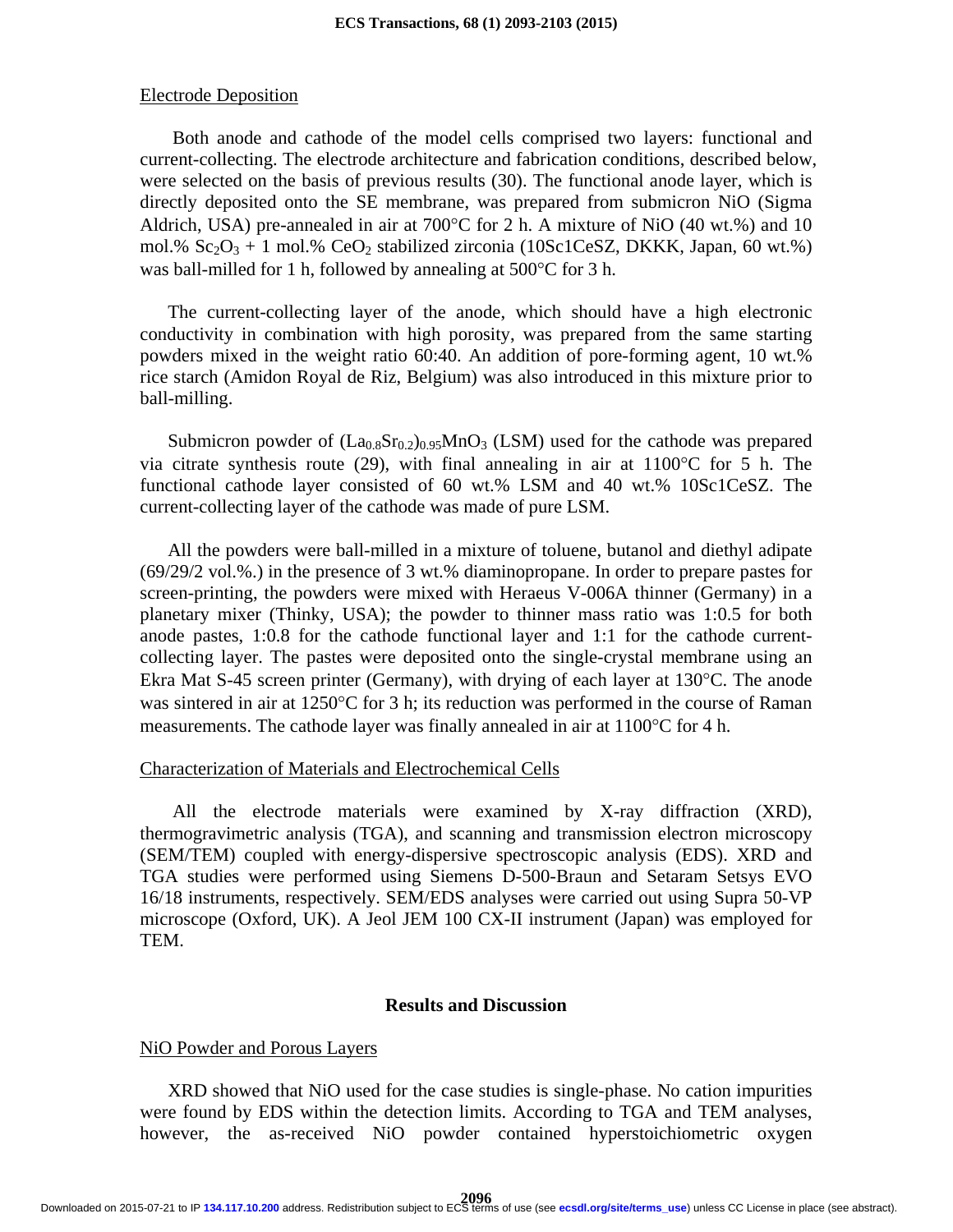incorporated into the surface layers of nano-sized particles. Annealing at 700°C in air makes it possible to remove the absorbed oxygen and to moderately increase particle size, thus providing a good adhesion and microstructural stability of the sintered electrode layers. The electrode microstructures are illustrated by Fig.3. The thicknesses of anode functional and current-collecting layers were approximately 20 and 25 µm, respectively.



Figure 3. SEM micrographs of fractured electrochemical cell: (a) anode; (b) cathode side.

Controlled-Atmosphere Chamber and Optical System



Figure 4. Schematic drawing of the experimental setup (see text).

Figure 4 presents a general scheme of the developed experimental setup, which comprises a gas-mixing system equipped with mass-flow controllers (MFC - Bronkhorst, Netherlands), high-temperature chamber with a transparent single-crystal zirconia membrane (Fig.1b), and an optical system for the Raman spectroscopy studies. Raman scattering in the working electrodes was excited by a 30 mW green (532 nm) laser. The system components include a polarizer decreasing power of the laser radiation when necessary, a shutter stopping the excitation beam for system tuning, and a collecting lens (focus distance of 190 mm) to focus the beam on a selected region of the interface or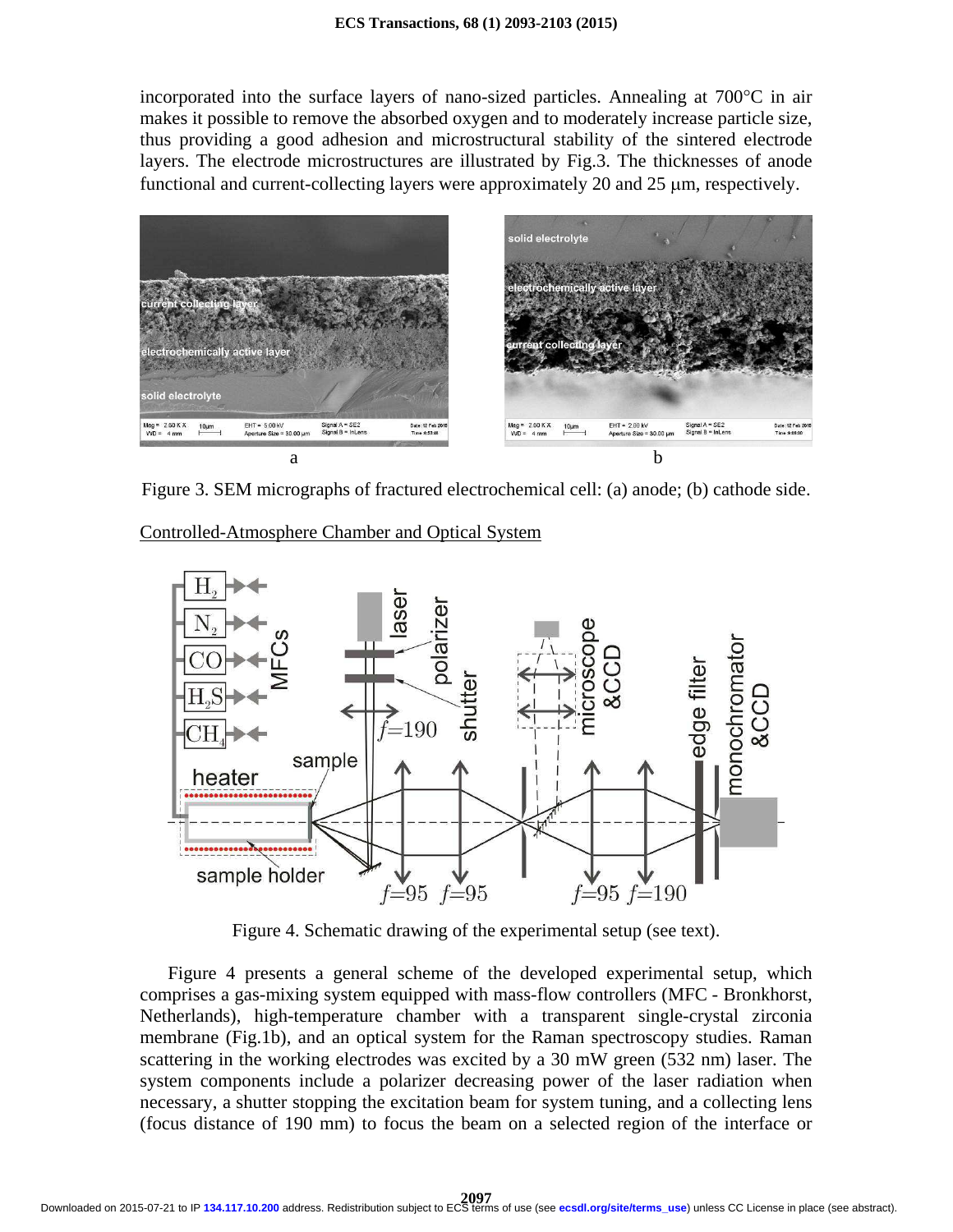electrode. The excitation beam is reflected by a mirror after the focusing lens, placed beside the optical axis in order to avoid specks and parasite reflections. The Raman scattering radiation is collected by a collecting lens with focus distance of 95 mm; the WE electrode is located in one of its focuses. Another lens with the same focus distance focuses radiation inside the crossed optical gaps, used to limit the visible region. One movable mirror after the gaps enables to direct the radiation to an optical microscope with 5.1 megapixel CCD camera. If the movable mirror is removed, the excited radiation can be collected by a second pair of collecting lenses with the focus distances of 95 and 190 mm. The scattered light was distributed into different angle directions by a diffraction grating monochromator MDR-12 (LOMO, Russia), and registered by a CCD camera (Princeton Instruments, USA) with 512x512 pixel resolution. All the lenses used for the setup were produced by the Lytkarino Optical Glass Factory (Russia).

The Raman spectra presented in this work were obtained as a sum of 100 spectra, collected for 2 seconds each; the background spectra obtained under identical conditions with the laser switched off were automatically subtracted.



Figure 5. Schematic drawing of the high-temperature sample holder.



Figure 6. Room-temperature Raman spectrum of as-sintered anode | electrolyte interface prior to reduction.

**2098** Downloaded on 2015-07-21 to IP **134.117.10.200** address. Redistribution subject to ECS terms of use (see **[ecsdl.org/site/terms\\_use](http://ecsdl.org/site/terms_use)**) unless CC License in place (see abstract).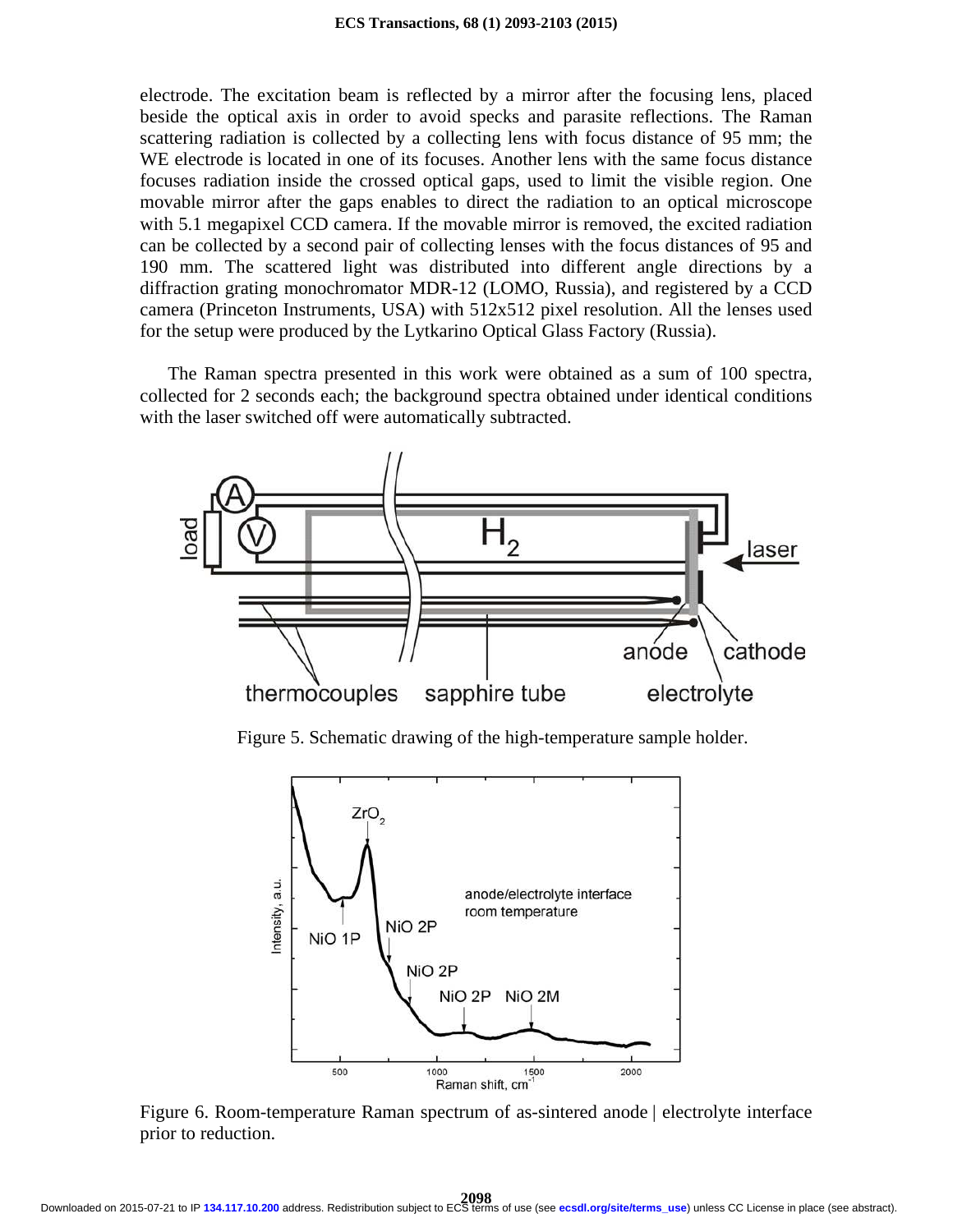The electrochemical cell holder inserted in the high-temperature furnace with a glass window (Fig.4) is schematically shown in Fig.5. The holder comprises a single-crystal sapphire tube (outer diameter of 21 mm), two thermocouples and Pt current collectors. The single-crystal zirconia membrane with electrodes (Fig.1b) is hermetically sealed onto one end of the sapphire tube. The atmosphere over the working electrode can be precisely controlled by the gas mixing system.

# Validation of the Experimental Approach: NiO Reduction at the Interface

A typical Raman spectrum of the as-prepared anode | electrolyte interface is presented in Fig. 6. The peak at  $515 \text{ cm}^{-1}$  corresponds to 1P (1 phonon) oscillations in NiO; 740, 860 and 1150 cm<sup>-1</sup> – to 2P oscillations; the peak at 1460 cm<sup>-1</sup> results from 2M (magnon) oscillations. The strongest peak at  $~640~\mathrm{cm}^{-1}$  is characteristic of cubic zirconia in the composite electrode and solid-electrolyte membrane. The NiO peaks at 515, 740 and 860  $cm<sup>-1</sup>$  cannot be used to detect phase transformations in the anode as these are located close to the strongest zirconia peak. The most indicative are the peaks at 1150 and 1460  $cm^{-1}$ , having a good resolution at room temperature. However, the 2M (1460 cm<sup>-1</sup>) peak becomes much weaker at  $200^{\circ}$ C and disappears at  $252^{\circ}$ C due to transformation of antiferromagnetic NiO to cubic beta-NiO (Fig.7). The phonon peak at  $1150 \text{ cm}^{-1}$  is, therefore, the only peak in the Raman spectrum which can be used to study NiO reduction or current-induced oxidation of metallic Ni at the interface. Notice also that the Raman spectrum collected at  $600^{\circ}$ C suffers from heat radiation, thus introducing additional experimental limitations.



Figure 7. Raman spectra of NiO-10Sc1CeSZ composite anode on heating in air.

The NiO reduction tests in flowing  $H_2$  were hence performed at 500 $^{\circ}$ C. In the course of these experiments, the gas flow rate over the anode was fixed at 100 ml/min; the Raman spectra were collected each 200 seconds. As expected, the reduction leads to monotonic changes in the spectra (Fig.8), primarily in the vicinity of  $1150 \text{ cm}^{-1}$  peak.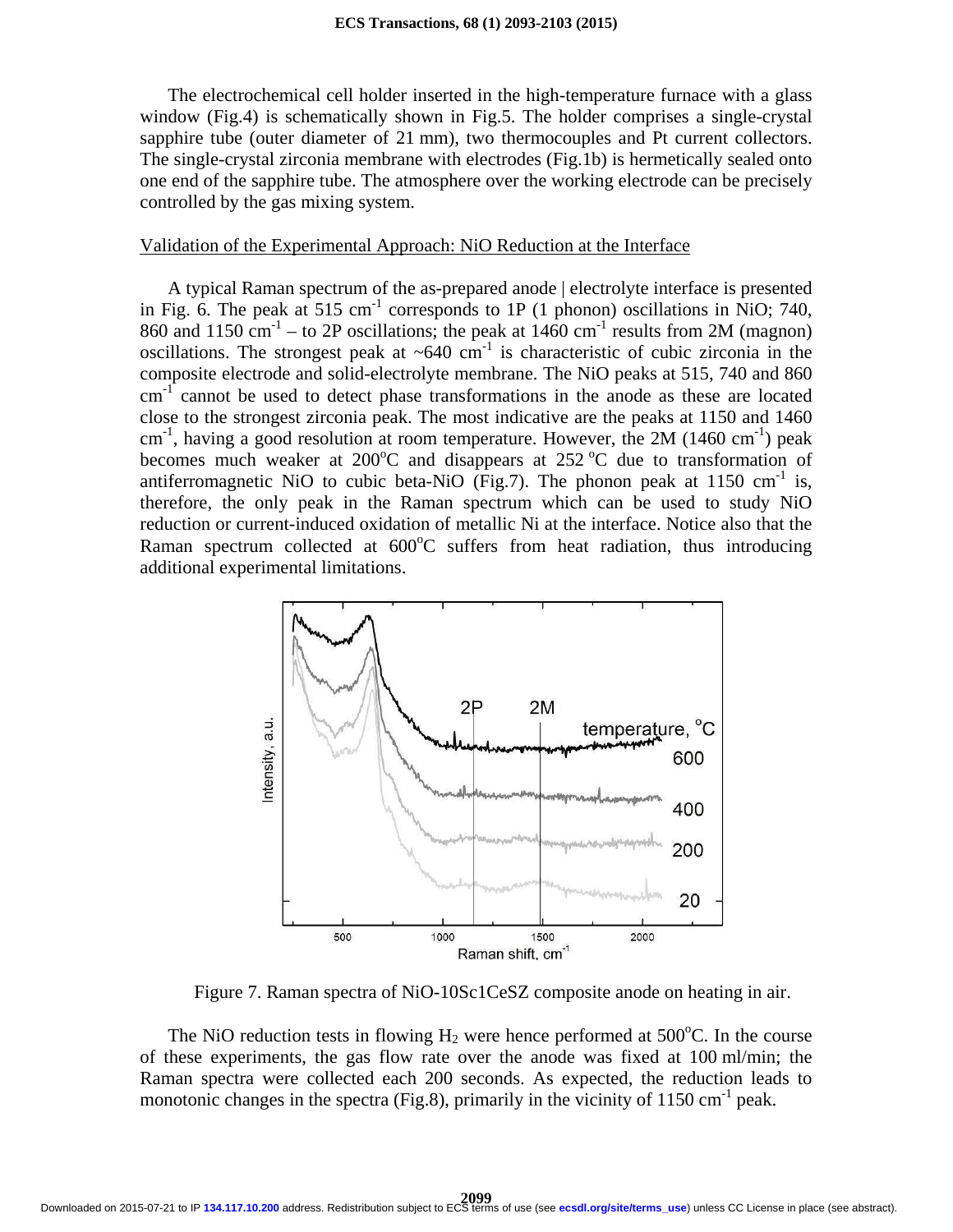

Figure 8. Raman spectra of the composite anode on reduction in hydrogen.



Figure 9. Characteristic fragments of the composite anode Raman spectra during NiO reduction in hydrogen, after subtraction of the ground signal.

The ground lines were fitted selecting 7 nodal points: 700, 800, 900, 1000, 1250, 1500 and 2000 cm<sup>-1</sup>. These curves were subtracted from the starting spectra. The results (Fig.9) clearly indicate disappearance of the characteristic phonon peak on the reduction of NiO in flowing hydrogen, since metallic Ni exhibits no peaks in this range of the Raman shifts. The time dependence of the peak maximum and area is displayed in Fig.10. Following initial plateau-like behavior, the kinetics can be described by a standard parabolic law typical for diffusion-limited redox processes involving binary metal oxides, such as NiO. The trends, observed when oxygen anions are supplied through the solid electrolyte membrane, and relevant microscopic mechanisms will be analyzed in forthcoming reports.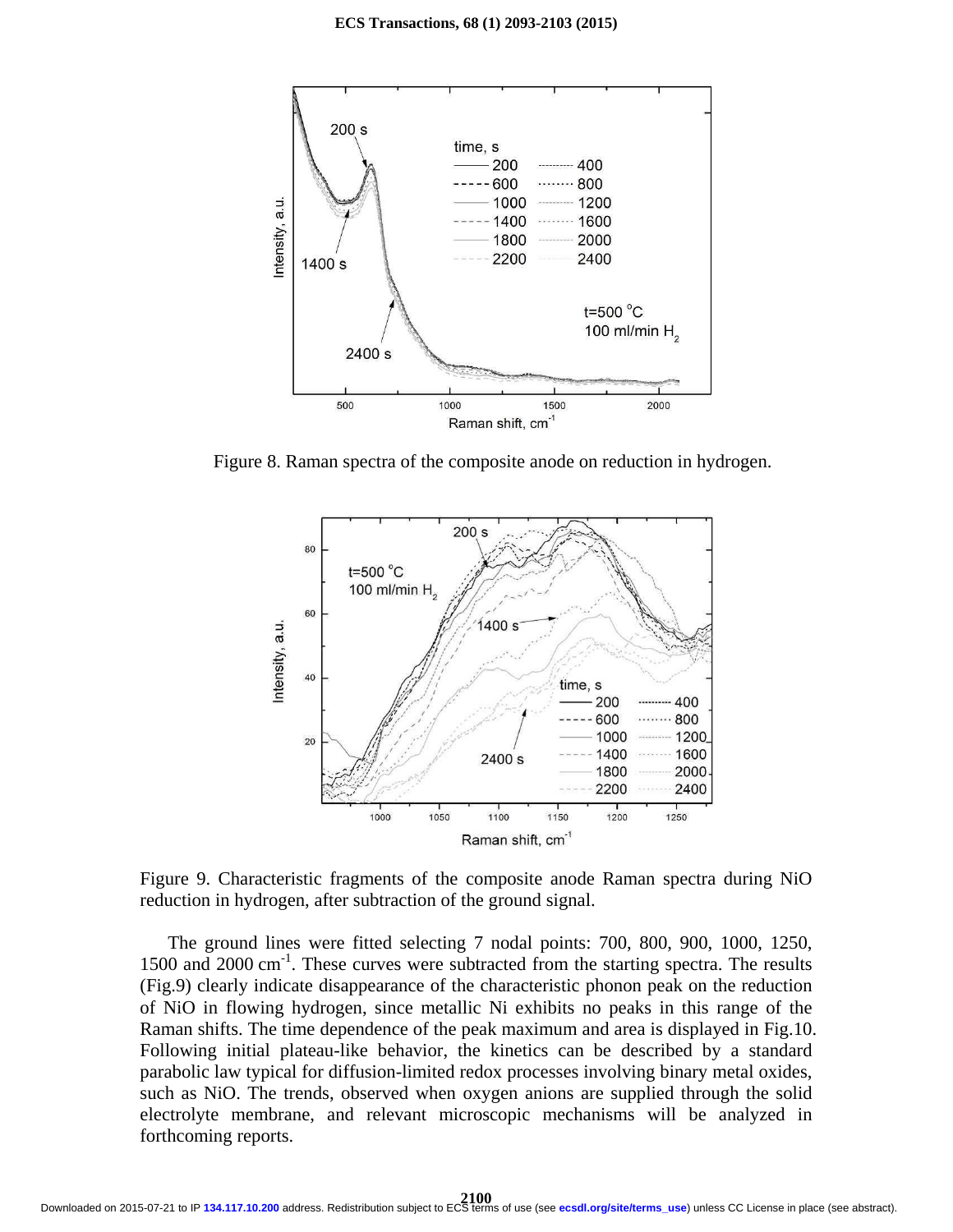

Figure 10. Time dependence of the 2P peak height (a) and area (b) during NiO reduction in the composite anode layer.

#### **Conclusions**

A novel combined approach for *in-situ* Raman spectroscopy analysis of local chemical and electrochemical reactions in the vicinity of SOFC electrode | electrolyte interface was proposed. The experimental technique is based on the use of SOFC-type cells comprising optically transparent single-crystal membranes of stabilized cubic zirconia, placed under oxygen chemical potential gradient in the controlled-atmosphere chamber. In combination with the electrochemical measurements, this technique makes it possible to directly study the redox processes induced in the triple-phase boundary zone by variations of the current density, temperature and gaseous phase composition. The experimental setup was tested in the regime of Ni-containing cermet anode reduction.

#### **Acknowledgments**

This work was supported by the Russian Foundation for Basic Research (grant 14-29- 04031) and the Ministry of Education and Science of the Russian Federation (grant 14.B25.31.0018).

### **References**

- 1. R. C. Maher, V. Duboviks, G. J. Offer, M. Kishimoto, N. P. Brandon, L. F. Cohen, *Fuel Cells,* **13** (4), 455 (2013)
- 2. X. Q. Sha, Z. Lu, X. Q. Huang, J. P. Miao, Z. H. Ding, X. S. Xin, W. H. Su, *J Alloy Compd.,* **428** (1-2), 59 (2007)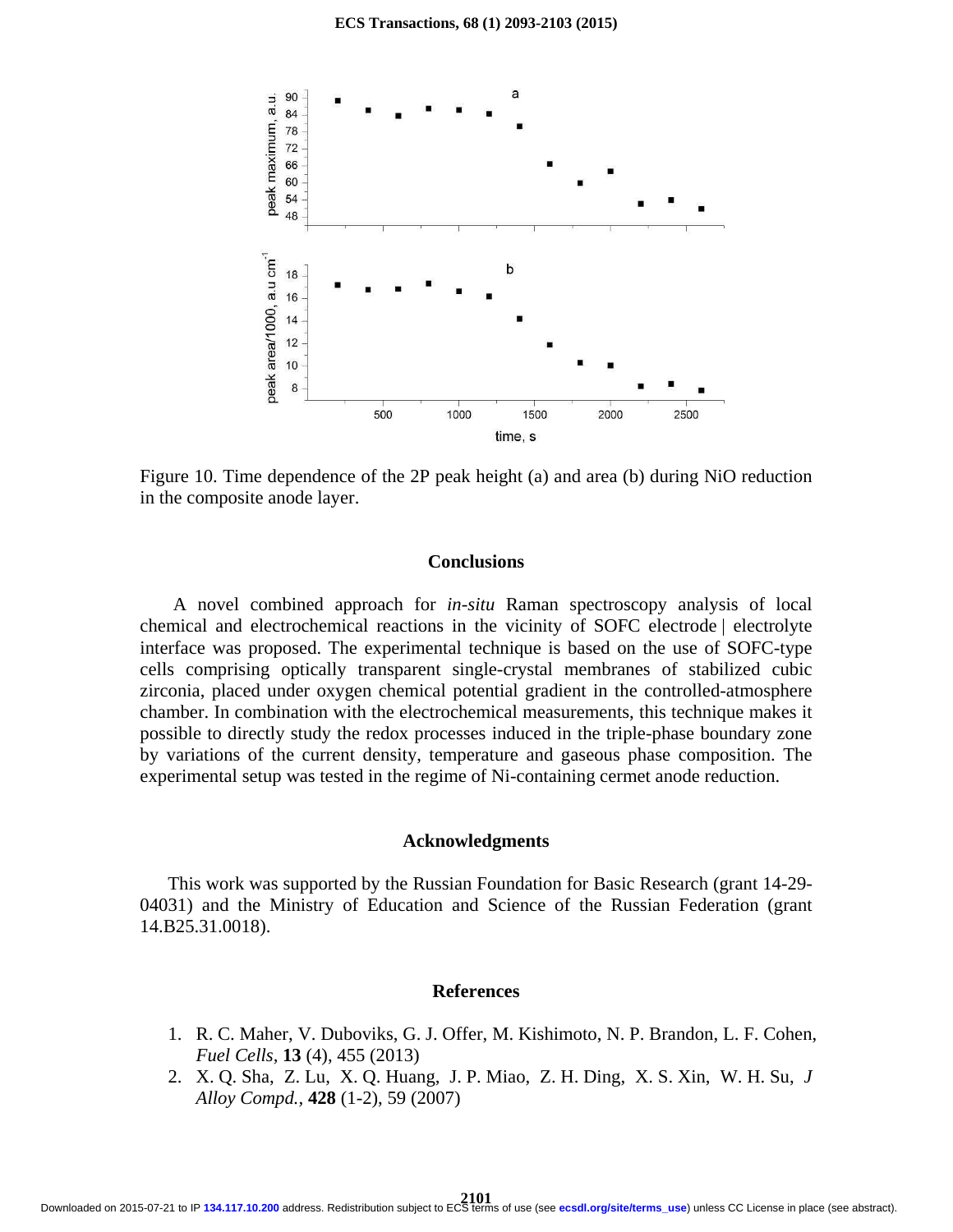- 3. Y. Ji, J. Liu, T. M. He, J. W. Wang, W. H. Su, *J Alloy Compd.,* **389** (1-2), 317 (2005)
- 4. B. Matovic, Z. Dohcevic-Mitrovic, M. Radovic, Z. Brankovic, G. Brankovic, S. Boskovic, Z. V. Popovic, *J. Power Sources,* **193** (1), 146 (2009)
- 5. J. Dong, Z. Cheng, S. W. Zha, M. L. Liu, *J. Power Sources,* **156** (2), 461 (2006)
- 6. J. F. B. Rasmussen, A. Hagen, *J. Power Sources,* **191** (2), 534 (2009)
- 7. J. N. Kuhn, N. Lakshminarayanan, U. S. Ozkan, *J. Mol. Catal. A Chem.,* **282** (1- 2), 9 (2008)
- 8. W. Zhou, J. Sunarso, Z. G. Chen, L. Ge, J. Motuzas, J. Zou, G. X. Wang, A. Julbe, Z. H. Zhu, *Energ. Environ. Sci.*, **4** (3), 872 (2011)
- 9. K. T. Lee, A. A. Lidie, S. Y. Jeon, G. T. Hitz, S. J. Song, E. D. Wachsman, *J. Mater. Chem. A,* **1** (20), 6199 (2013)
- 10. Y. H. Chen, J. Xu, Y. J. Wei, X. Q. Liu, G. Y. Meng, *Chinese J. Inorg. Chem.,* **22**  (11), 1941 (2006)
- 11. P. H. Larsen, F. W. Poulsen, R. W. Berg, *J. Non Cryst. Solids,* **244** (1), 16 (1999)
- 12. B. Tiwari, A. Dixit, G. P. Kothiyal, *Int. J. Hydrogen Energ.,* **36** (22), 15002 (2011)
- 13. A. A. Reddy, N. Eghtesadi, D. U. Tulyaganov, M. J. Pascual, L. F. Santos, S. Rajesh, F. M. B. Marques, J. M. F. Ferreira, *J. Eur. Ceram. Soc.,* **34** (5), 1449 (2014)
- 14. N. Orlovskaya, A. Coratolo, C. Johnson, R. Gemmen, *J. Am. Ceram. Soc.,* **87** (10), 1981 (2004)
- 15. J. Puranen, M. Pihlatie, J. Lagerbom, T. Salminen, J. Laakso, L. Hyvarinen, M. Kylmalahti, O. Himanen, J. Kiviaho, P. Vuoristo, *Int. J. Hydrogen Energ.,* **39**  (30), 17246 (2014)
- 16. T. Y. Yung, H. P. Tseng, P. Yang, L. K. Liu, *Mater. Res. Innov.,* **17,** 129 (2013)
- 17. M. B. Pomfret, J. C. Owrutsky, R. A. Walker, *Anal. Chem.,* **79** (6), 2367 (2007)
- 18. Z. Cheng, M. L. Liu, *Solid State Ionics,* **178** (13-14), 925 (2007)
- 19. M. B. Pomfret, J. Marda, G. S. Jackson, B. W. Eichhorn, A. M. Dean, R. A. Walker, *J. of Physical Chemistry C,* **112** (13), 5232 (2008)
- 20. B. C. Eigenbrodt, M. B. Pomfret, D. A. Steinhurst, J. C. Owrutsky, R. A. Walker, *J. Phys. Chem. C,* **115** (6), 2896 (2011)
- 21. J. D. Kirtley, D. M. Halat, M. D. McIntyre, B. C. Eigenbrodt, R. A. Walker, *Anal. Chem.,* **84** (22), 9745 (2012)
- 22. Y. Kim,. J. H. Kim, J. Bae, C. W. Yoon, S. W. Nam, *J. Phys. Chem. C,* **116** (24), 13281 (2012)
- 23. Kishimoto, K. Yashiro, T. Shimonosono, M. E. Brito, K. Yamaji, T. Horito, H. Yokokawa, J. Mizusaki, *Electrochim. Acta,* **82,** 263 (2012)
- 24. Schiller, C. Auer, W. G. Bessler, C. Christenn, Z. Ilhan, P. Szabo, H. Ax, B. Kapadia, W. Meier, *J. Appl. Phys. B Lasers O.,* **111** (1), 29 (2013)
- 25. Nagai, F. Iguchi, S. Onodera, N. Sata, T. Kawada, H. Yugami, *ECS Trans.,* **35**  (1), 519 (2011)
- 26. M. A. Borik, E. E. Lomonova, V. V. Osiko, V. A. Panov, O. E. Porodnikov, M. A. Vishnyakova and Yu. K. Voron'ko, V. V. Voronov, *J. Cryst. Growth*, **275**, e2173 (2005).
- 27. V. I. Aleksandrov, V. V. Osiko, A. M. Prokhorov and V. M. Tatarintsev, *Russ. Chem. Rev.*, **47** (3), 213 (1978).